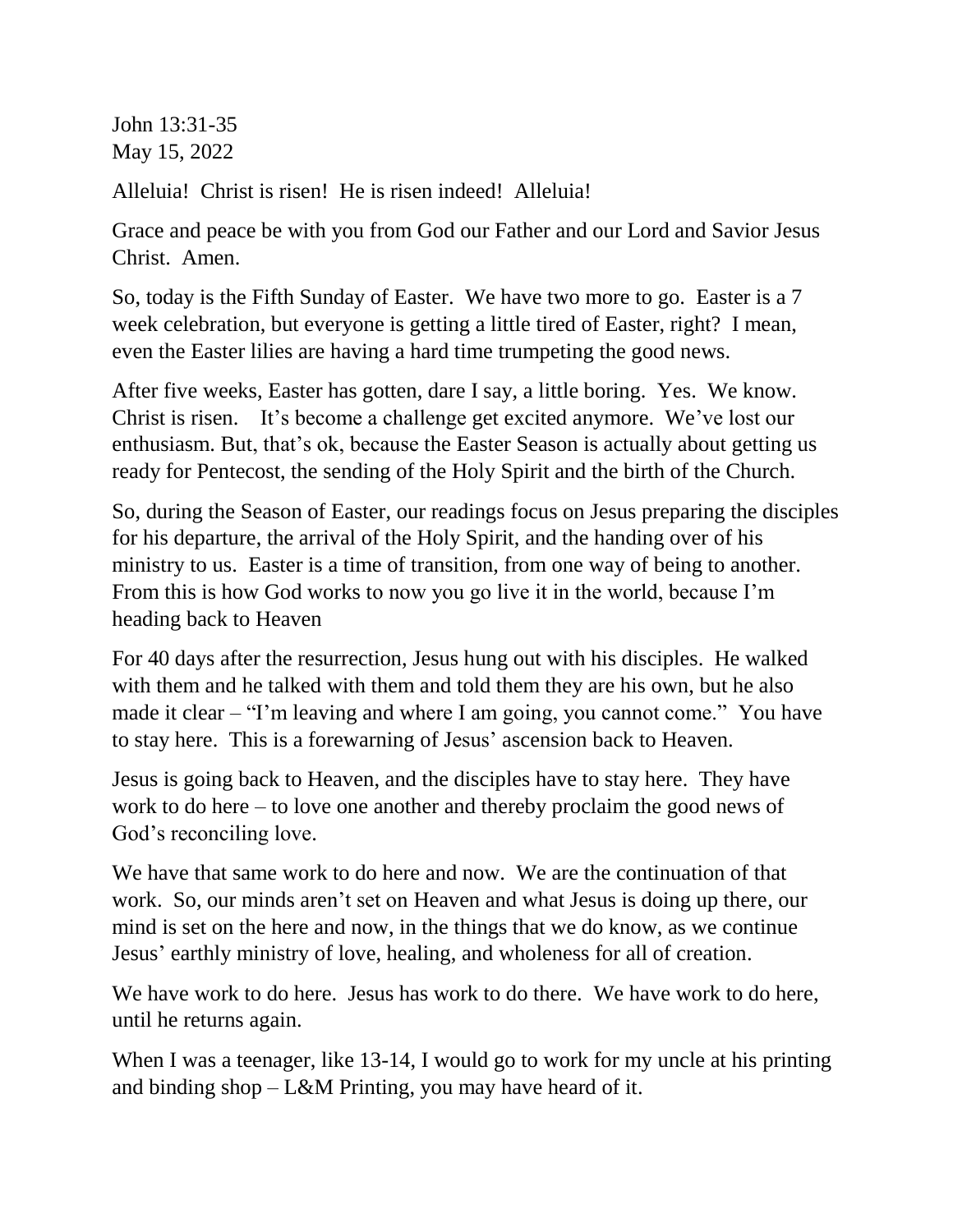When my uncle needed extra help, I would go to the shop to earn some spending cash and also so that I wouldn't have to have someone keep an eye on me while I was home alone and my mom was at work at my uncle's shop.

Usually I would get sent off to the bindery to put publications together, which was much better than pulling weeds. The work was pretty mindless, but it paid. The only thing you had to be careful of was going the right way and grabbing in the correct order. If you messed that up, it was disaster, but once you got the hang of it, it was pretty easy. The hardest part was only pulling one sheet of paper at a time and not getting dizzy from walking around in circles.

The very first day I went to work for uncle I didn't want to leave my mom. I was a very shy kid and it took some effort to get me off with other people. I was one of those kids who cried on the first day of school all the way through my Freshmen year in college.

That first day of crossing over into a new reality always got me emotional, and it wasn't any different at my uncle's shop. I didn't want to go into the unknown, especially because I didn't know anyone. So I got a little emotional as I left my mom and entered into the new world of binding, but that's ok. Once I got into the rhythm I was fine and I even had fun and made new friends.

Once I got to work, I really didn't think much about what my mom was up to, mostly because I really had no idea what she was doing. As a kid I thought she just sat in the office, drank coffee, and ate snacks. Later I learned she was basically the receptionist, answering phones and typing things up. But, at that point all I knew was that she was there doing her thing and I was in the bindery doing mine, and it took both of us doing our own things to make the shop productive.

At lunch time we would all take a break and get together to eat. She had brought food for us, and we ate it along with the other workers. After lunch it was back to work. She in her spot and I in mine until the end of the day when she would come to get me and we would go home together.

In the Gospel reading for today, which actually takes place at the Last Supper, Jesus tells the disciples – Where I am going, you cannot come, which is actually twofold. I am heading to the cross to be crucified, which is not your place to be, and then later after the resurrection, I'm heading back to Heaven. I've got work to do there, and you have the work of loving one another here.